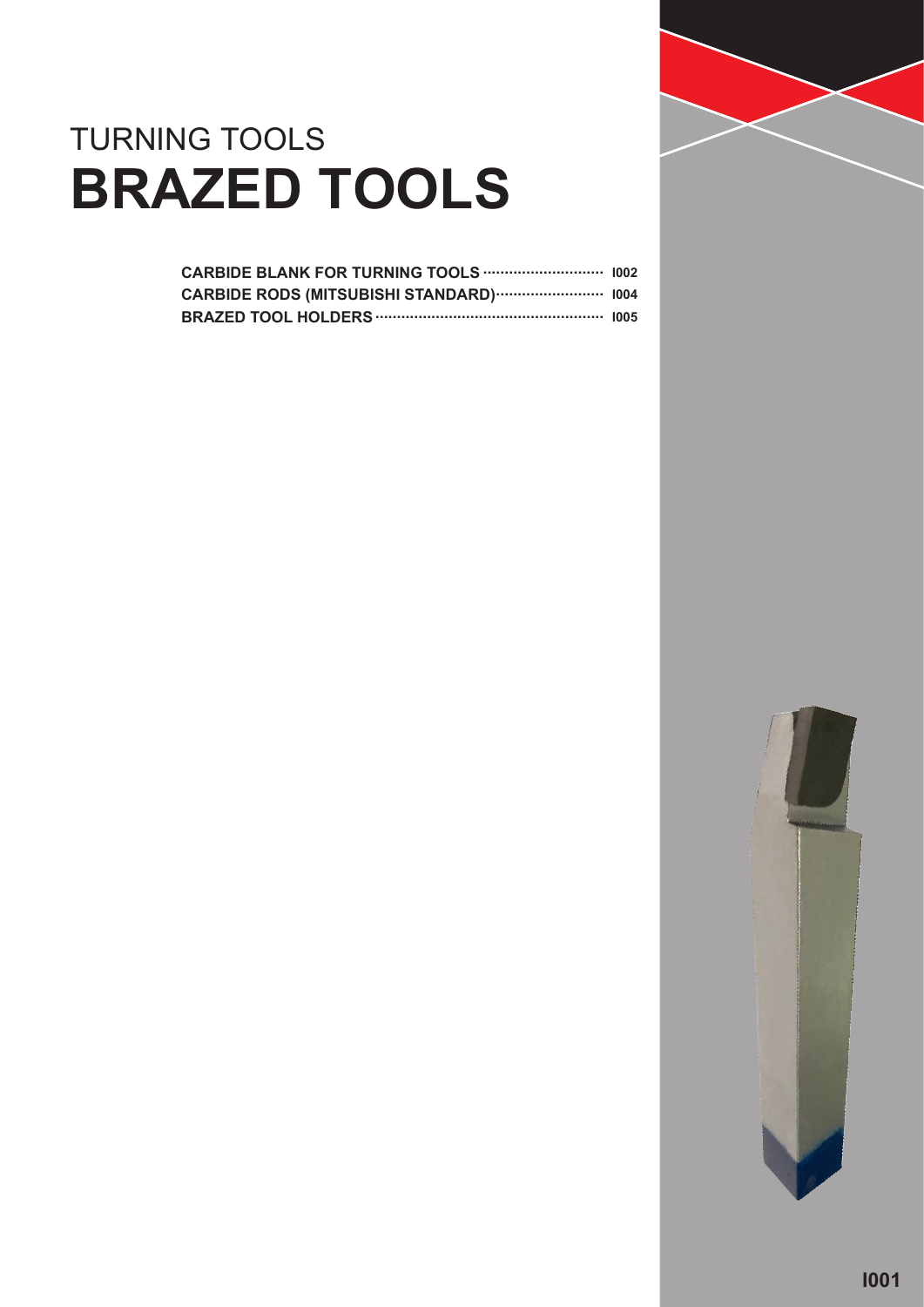#### **BRAZED TOOLS**

# **CARBIDE BLANK FOR TURNING TOOLS**

|                   |                                           |                      |                     |                          |                                                                       | Stock                                                                                 |                    |                        |                          |                          |                 |                          |                                  |                          |
|-------------------|-------------------------------------------|----------------------|---------------------|--------------------------|-----------------------------------------------------------------------|---------------------------------------------------------------------------------------|--------------------|------------------------|--------------------------|--------------------------|-----------------|--------------------------|----------------------------------|--------------------------|
|                   |                                           |                      | P                   |                          |                                                                       | M                                                                                     | $\kappa$           |                        |                          |                          |                 | Dimensions (mm)          |                                  |                          |
| Type              | Geometry                                  | Order<br>Number      | $\star$             | $\star$                  | $\star$                                                               |                                                                                       | $\star$            | $\ast$                 | $\star$                  | $\star$                  |                 |                          |                                  |                          |
|                   |                                           |                      | ST110<br>(HW-P10)   | <b>STI20</b><br>(HW-P20) | $\begin{array}{c}\n\textbf{STI40T} \\ \textbf{(HW-P40)}\n\end{array}$ | $\begin{array}{c} \text{UT}120 \text{ } \text{T} \\ \text{(HW-M20)} \ast \end{array}$ | HTI03A<br>(HW-K01) | HTI05T<br>(HW-K01)     | <b>HT110</b><br>(HW-K10) | <b>HT120</b><br>(HW-K20) | A               | B                        | $\mathbf C$                      | ${\sf R}$                |
| 01 Type           |                                           | $01 - 0$             | $\bullet$           | $\bullet$                | $\Box$                                                                | $\bullet$                                                                             | $\bullet$          | $\bullet$              | $\bullet$                | $\Box$                   | 10              | 6                        | 3                                | $\overline{\mathcal{A}}$ |
|                   | R                                         | $01 - 1$             | $\bullet$           | $\bullet$                | $\bullet$                                                             | $\bullet$                                                                             | $\bullet$          | $\bullet$              |                          | $\bullet$                | 13              | 9                        | 3                                | 5                        |
|                   | m                                         | $01 - 2$             | $\bullet$           | $\bullet$                | 0                                                                     | $\bullet$                                                                             | $\bullet$          | $\bullet$              | 0                        | $\bullet$                | 16              | 11                       | 4                                | 5                        |
|                   |                                           | $01 - 3$             | $\bullet$           | $\bullet$                | $\bullet$                                                             | $\bullet$                                                                             | $\Box$             | $\Box$                 | $\bullet$                | $\bullet$                | 19              | 13                       | 5                                | 5                        |
|                   |                                           | $01 - 4$             | $\Box$              | $\bullet$                | $\bullet$                                                             | $\bullet$                                                                             | □                  | $\Box$                 | □                        | $\Box$                   | 22              | 15                       | $\,6\,$                          | 8                        |
|                   | ${\bf c}$<br>Α                            | $01 - 5$             | $\Box$              | $\Box$                   | $\Box$                                                                | $\bullet$                                                                             | $\Box$             | $\Box$                 | $\Box$                   | $\Box$                   | 25              | 17                       | $\overline{7}$                   | 8                        |
| For 31,32 Type    |                                           | $01 - 6$             | $\Box$              | $\Box$                   | □                                                                     | $\Box$                                                                                | □                  | $\Box$                 | $\Box$                   | $\Box$                   | 30              | 20                       | 8                                | 8                        |
| 02 Type           |                                           | $02 - 0$             | $\bullet$           | $\bullet$                | $\bullet$                                                             | $\bullet$                                                                             | $\bullet$          | $\bullet$              | $\bullet$                | $\bullet$                | $10$            | 6                        | 3                                |                          |
|                   | m                                         | $02 - 1$             | $\bullet$           | $\bullet$                | $\bullet$                                                             | $\bullet$                                                                             | $\bullet$          | $\bullet$              | $\bullet$                | $\bullet$                | 13              | 9                        | 3                                |                          |
|                   |                                           | $02 - 2$             | $\bullet$           | $\bullet$                | $\bullet$                                                             | $\bullet$                                                                             | ●                  | $\bullet$              |                          |                          | 16              | 11                       | 4                                |                          |
|                   |                                           | $02 - 3$<br>$02 - 4$ | $\bullet$           | $\bullet$                | $\bullet$                                                             | $\bullet$                                                                             | $\bullet$          | $\bullet$              | $\bullet$                | $\bullet$<br>$\bullet$   | 19              | 13                       | 5                                |                          |
|                   | ${\bf c}$<br>А                            | $02 - 5$             | $\bullet$<br>$\Box$ | $\bullet$<br>$\bullet$   | $\bullet$<br>0                                                        | $\bullet$<br>$\bullet$                                                                | $\Box$<br>$\Box$   | $\bullet$<br>$\bullet$ | $\bullet$<br>0           | $\bullet$                | 22<br>25        | 15<br>17                 | $6\phantom{1}$<br>$\overline{7}$ |                          |
| For 41,42 Type    |                                           | $02 - 6$             | $\Box$              | $\bullet$                | $\bullet$                                                             | $\bullet$                                                                             | $\Box$             | $\bullet$              | $\bullet$                | $\bullet$                | 30              | 20                       | 8                                | $\qquad \qquad -$        |
| 03 Type           |                                           | $03 - 0$             | $\Box$              | $\bullet$                | $\Box$                                                                | $\bullet$                                                                             | □                  | $\Box$                 | □                        | $\Box$                   | 10              | —                        | 3                                |                          |
|                   |                                           | $03-1$               | $\Box$              | $\bullet$                | $\Box$                                                                | $\bullet$                                                                             | $\bullet$          | $\Box$                 | $\bullet$                | $\Box$                   | 12              | $\overline{\phantom{m}}$ | 3                                |                          |
|                   |                                           | $03 - 2$             | $\Box$              | $\bullet$                | $\Box$                                                                | $\bullet$                                                                             | $\bullet$          | $\Box$                 | $\bullet$                | $\Box$                   | 15              | $\qquad \qquad -$        | 4                                |                          |
|                   |                                           | $03-3$               | $\Box$              | $\bullet$                | $\Box$                                                                | $\bullet$                                                                             | $\Box$             | $\bullet$              |                          |                          | 18              | $\qquad \qquad -$        | 5                                |                          |
|                   |                                           | $03-4$               | $\Box$              | □                        | □                                                                     | $\Box$                                                                                | □                  | □                      | □                        | □                        | 24              | $\overline{\phantom{m}}$ | 6                                |                          |
|                   | $\overline{c}$<br>Α                       | $03 - 5$             | $\Box$              | $\Box$                   | $\Box$                                                                | $\Box$                                                                                | $\Box$             | $\Box$                 | $\Box$                   | $\Box$                   | 24              |                          | 7                                |                          |
| For 37,38,47 Type |                                           | $03 - 6$             | $\Box$              | $\Box$                   | $\Box$                                                                | $\Box$                                                                                | $\Box$             | $\Box$                 | $\Box$                   | $\Box$                   | 28              | $\overline{\phantom{0}}$ | 8                                |                          |
| 04 Type           | $8^{\circ}$                               | $04 - 0$             | $\bullet$           | $\bullet$                | $\Box$                                                                | $\bullet$                                                                             | $\bullet$          | $\bullet$              | $\bullet$                | $\bullet$                | 10              | $\,6$                    | 3                                | $\sqrt{4}$               |
|                   | R                                         | $04-1$               | $\bullet$           | $\bullet$                | □                                                                     | $\bullet$                                                                             | $\bullet$          | $\bullet$              | 0                        | $\bullet$                | 13              | 9                        | 3                                | 5                        |
|                   |                                           | $04 - 2$             | $\bullet$           | $\bullet$                | $\bullet$                                                             | $\bullet$                                                                             | $\bullet$          | $\bullet$              | $\bullet$                | $\bullet$                | 16              | 11                       | 4                                | 5                        |
|                   | m                                         | $04 - 3$             | $\bullet$           | $\bullet$                | $\bullet$                                                             | $\bullet$                                                                             | $\bullet$          | $\bullet$              | $\bullet$                | $\bullet$                | 19              | 13                       | 5                                | 5                        |
|                   |                                           | $04 - 4$             | $\Box$              | $\bullet$                | $\Box$                                                                | $\bullet$                                                                             | $\Box$             | $\Box$                 |                          | $\Box$                   | 22              | 15                       | 6                                | 8                        |
| For 33,34 Type    | c <br>$\overline{\mathsf{A}}$             | $04 - 5$<br>$04 - 6$ | $\Box$<br>$\Box$    | $\Box$<br>$\Box$         | $\Box$<br>$\Box$                                                      | $\Box$<br>$\Box$                                                                      | $\Box$<br>$\Box$   | $\Box$<br>$\Box$       | $\Box$<br>$\Box$         | □<br>$\Box$              | 25<br>30        | 17<br>20                 | $\overline{7}$<br>8              | 8<br>$\,8\,$             |
| 05 Type           |                                           | $05-1$               | $\Box$              | $\bullet$                | $\Box$                                                                | $\bullet$                                                                             | $\Box$             | $\Box$                 | $\bullet$                | $\Box$                   | 5               | 8                        | 3                                |                          |
|                   | $60^\circ$                                | $05 - 2$             | $\bullet$           | $\bullet$                | $\Box$                                                                | $\bullet$                                                                             | $\Box$             | $\Box$                 | $\bullet$                | $\Box$                   | $6\phantom{1}6$ | 10                       | 4                                |                          |
|                   |                                           | $05 - 3$             | $\bullet$           | $\bullet$                | $\Box$                                                                | $\bullet$                                                                             | $\Box$             | $\Box$                 | $\bullet$                | $\Box$                   | $\overline{7}$  | 12                       | $\mathbf 5$                      |                          |
|                   |                                           | $05 - 4$             | $\Box$              | $\bullet$                | $\Box$                                                                | $\bullet$                                                                             | $\Box$             | $\Box$                 | $\Box$                   | $\Box$                   | 9               | 16                       | 6                                |                          |
|                   | m                                         | $05 - 5$             | $\Box$              | □                        | $\Box$                                                                | $\Box$                                                                                | $\Box$             | $\Box$                 | $\Box$                   | $\Box$                   | 10              | 18                       | $\overline{7}$                   |                          |
|                   | $\overline{c}$<br>$\overline{\mathsf{A}}$ | $05 - 6$             | $\Box$              | $\Box$                   | $\Box$                                                                | $\Box$                                                                                | $\Box$             | $\Box$                 | $\Box$                   | $\Box$                   | 11              | 20                       | 8                                |                          |
| For 49,51 Type    |                                           |                      |                     |                          |                                                                       |                                                                                       |                    |                        |                          |                          |                 |                          |                                  |                          |
| 06 Type           |                                           | $06 - 0$             | $\bullet$           | $\bullet$                | $\bullet$                                                             | $\bullet$                                                                             | $\bullet$          | $\bullet$              | $\bullet$                | $\bullet$                | 10              | 10                       | $\mathfrak{Z}$                   | $\sqrt{2}$               |
|                   | R                                         | $06-1$               | $\bullet$           | $\bullet$                | 0                                                                     | $\bullet$                                                                             | $\bullet$          | $\bullet$              |                          | $\bullet$                | 13              | 13                       | 3                                | 2.5                      |
|                   |                                           | $06 - 2$             | $\bullet$           | $\bullet$                | $\bullet$                                                             | $\bullet$                                                                             | $\bullet$          | $\bullet$              | $\bullet$                | $\bullet$                | 16              | 16                       | 4                                | 3                        |
|                   | m                                         | 06-3                 | $\bullet$           | $\bullet$                | $\bullet$                                                             | $\bullet$                                                                             | $\bullet$          | $\bullet$              | $\bullet$                | $\bullet$                | 19              | 19                       | 5                                | 4                        |
|                   | $40^{\circ}$                              | $06 - 4$             | $\Box$              | $\bullet$                | $\Box$                                                                | $\bullet$                                                                             | $\Box$             | $\bullet$              |                          | $\bullet$                | 22              | 22                       | $\,6$                            | $\overline{a}$           |
|                   | $\mathbf{c}$<br>А                         | 06-5<br>06-6         | $\Box$<br>$\Box$    | $\Box$                   | $\Box$                                                                | $\Box$                                                                                | $\Box$             | $\Box$                 | $\Box$<br>$\Box$         | $\Box$<br>$\Box$         | 25<br>30        | 25<br>30                 | $\overline{7}$<br>8              | 5<br>$\,6$               |
| For 36,39,40 Type |                                           |                      |                     | $\Box$                   | $\Box$                                                                | $\Box$                                                                                | $\Box$             | $\Box$                 |                          |                          |                 |                          |                                  |                          |
|                   |                                           |                      |                     |                          |                                                                       |                                                                                       |                    |                        |                          |                          |                 |                          |                                  |                          |

 $\star$ ( ): Materials for cemented carbide tools and the classification for usage.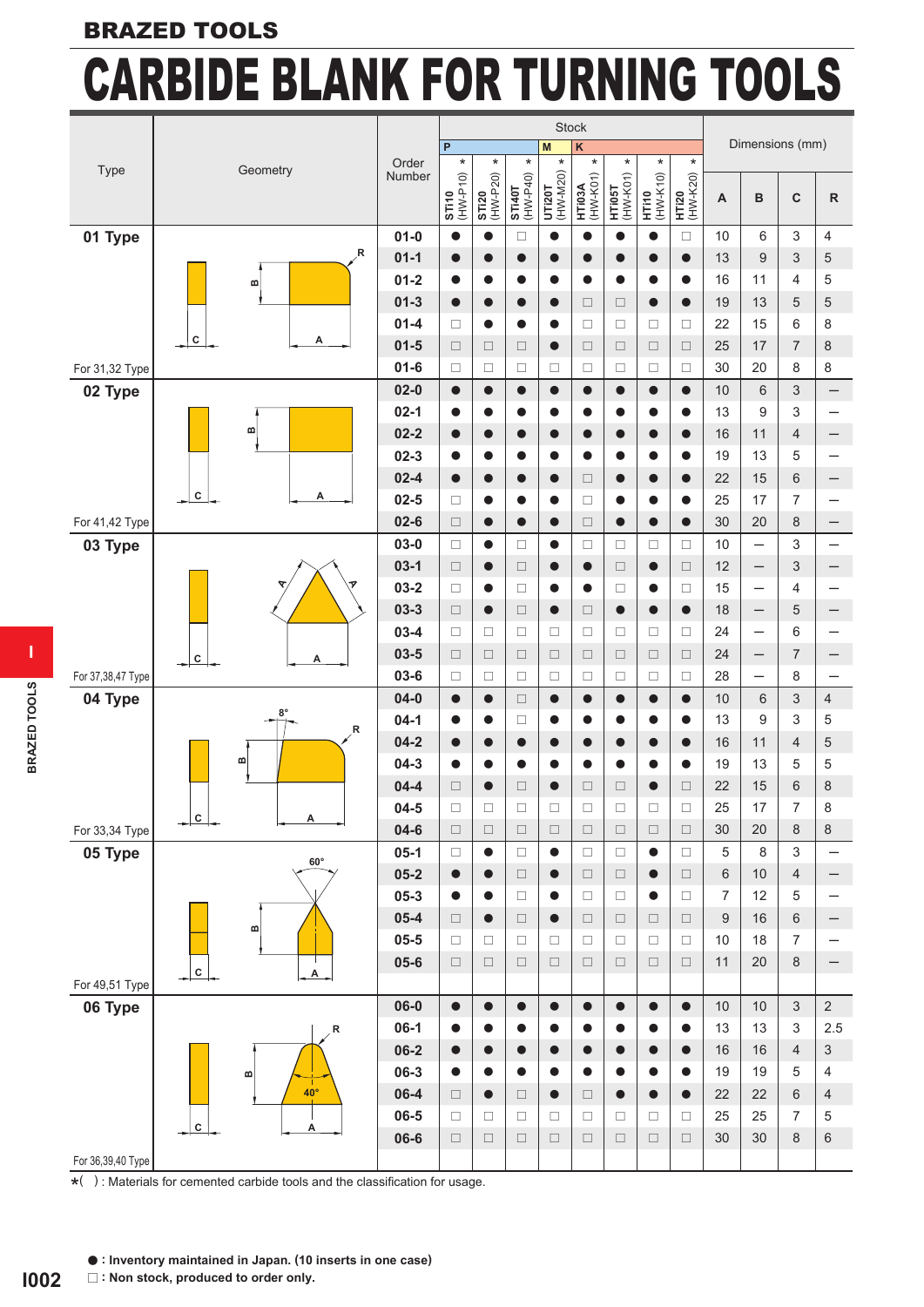|             |                                |            |                 |                          |                   |                                                                               |                           | Stock              |                    |                          |                          |                |                  |                |              |
|-------------|--------------------------------|------------|-----------------|--------------------------|-------------------|-------------------------------------------------------------------------------|---------------------------|--------------------|--------------------|--------------------------|--------------------------|----------------|------------------|----------------|--------------|
|             |                                |            |                 | $\overline{P}$           |                   |                                                                               | M                         | $\kappa$           |                    |                          |                          |                | Dimensions (mm)  |                |              |
| Type        | Geometry                       |            | Order<br>Number | $^\star$                 | $\star$           | $\star$                                                                       | $\star$                   | $\star$            | $^\star$           | $\star$                  | $\star$                  |                |                  |                |              |
|             |                                |            |                 | <b>ST110</b><br>(HW-P10) | ST120<br>(HW-P20) | $\begin{array}{c} \textbf{ST} \textbf{140T} \\ \textbf{(HW-P40)} \end{array}$ | <b>UTI20T</b><br>(HW-M20) | HTI03A<br>(HW-K01) | HTI05T<br>(HW-K01) | <b>HTi10</b><br>(HW-K10) | <b>HT120</b><br>(HW-K20) | $\overline{A}$ | $\, {\bf B}$     | $\mathbf C$    | $\mathsf{R}$ |
|             |                                |            |                 |                          |                   |                                                                               |                           |                    |                    |                          |                          |                |                  |                |              |
| 07 Type     |                                | $80^\circ$ | $07 - 0$        | $\bullet$                | $\bullet$         | $\Box$                                                                        | $\bullet$                 | $\Box$             | $\bullet$          | $\bullet$                | $\Box$                   | 10             | 10               | 3              |              |
|             |                                |            | $07-1$          | $\Box$                   | $\bullet$         | $\Box$                                                                        | $\bullet$                 | $\Box$             | $\Box$             | $\bullet$                | $\Box$                   | 13             | 13               | 3              |              |
|             |                                |            | $07 - 2$        | $\Box$                   | $\bullet$         | $\Box$                                                                        | $\bullet$                 | $\Box$             | $\Box$             | 0                        | $\Box$                   | 16             | 16               | $\overline{4}$ |              |
|             | m                              |            | $07 - 3$        | $\Box$                   | $\bullet$         | $\Box$                                                                        | $\bullet$                 | $\Box$             | $\Box$             | $\bullet$                | $\Box$                   | 19             | 19               | 5              |              |
|             |                                |            | $07 - 4$        | $\Box$                   | $\Box$            | $\Box$                                                                        | $\Box$                    | $\Box$             | $\Box$             | $\Box$                   | $\Box$                   | 25             | 20               | $\,6$          |              |
|             |                                |            | $07 - 5$        | $\Box$                   | $\Box$            | $\Box$                                                                        | $\Box$                    | $\Box$             | $\Box$             | $\Box$                   | $\Box$                   | 25             | 22               | $\overline{7}$ |              |
| For 35 Type | ${\bf c}$                      | А          | $07 - 6$        | $\Box$                   | $\Box$            | $\Box$                                                                        | $\Box$                    | □                  | $\Box$             | $\Box$                   | $\Box$                   | 30             | 25               | 8              |              |
| 08 Type     |                                |            | $08-1$          | $\bullet$                | $\bullet$         | $\bullet$                                                                     | $\bullet$                 | $\bullet$          | $\bullet$          | $\bullet$                | $\bullet$                | $\sqrt{3}$     | $\boldsymbol{8}$ | $\sqrt{3}$     | —            |
|             |                                |            | $08 - 3$        | $\bullet$                | $\bullet$         | $\bullet$                                                                     | $\bullet$                 | $\bullet$          |                    | O                        | $\bullet$                | 4              | 13               | $\overline{4}$ |              |
|             |                                | m          | $08 - 4$        | $\bullet$                | $\bullet$         | $\bullet$                                                                     | $\bullet$                 | $\bullet$          |                    |                          | $\bullet$                | 5              | 15               | $\sqrt{5}$     | —            |
|             |                                |            | $08 - 5$        | $\bullet$                | O                 | $\bullet$                                                                     | $\bullet$                 | □                  | 0                  |                          |                          | 6              | 17               | 6              |              |
|             |                                |            | $08 - 6$        | $\bullet$                | $\bullet$         | $\Box$                                                                        | $\bullet$                 | $\Box$             | $\Box$             | $\bullet$                | $\bullet$                | $\,8\,$        | 20               | 8              |              |
|             | $\mathbf c$                    | А          |                 |                          |                   |                                                                               |                           |                    |                    |                          |                          |                |                  |                |              |
| For 43 Type |                                |            |                 |                          |                   |                                                                               |                           |                    |                    |                          |                          |                |                  |                |              |
| 09E Type    |                                | $30^\circ$ | 09E1            | $\bullet$                | $\bullet$         | $\Box$                                                                        | $\Box$                    | $\Box$             | $\Box$             | $\Box$                   | $\Box$                   | 20             | 10               | $\overline{7}$ |              |
|             |                                |            |                 |                          |                   |                                                                               |                           |                    |                    |                          |                          |                |                  |                |              |
|             | $\bf{m}$                       |            |                 |                          |                   |                                                                               |                           |                    |                    |                          |                          |                |                  |                |              |
|             | $10^{\circ}$<br>$\overline{c}$ | A          |                 |                          |                   |                                                                               |                           |                    |                    |                          |                          |                |                  |                |              |
|             |                                |            |                 |                          |                   |                                                                               |                           |                    |                    |                          |                          |                |                  |                |              |
|             |                                |            |                 |                          |                   |                                                                               |                           |                    |                    |                          |                          |                |                  |                |              |
| For 95 Type |                                |            |                 |                          |                   |                                                                               |                           |                    |                    |                          |                          |                |                  |                |              |

\* ( ) : Materials for cemented carbide tools and the classification for usage.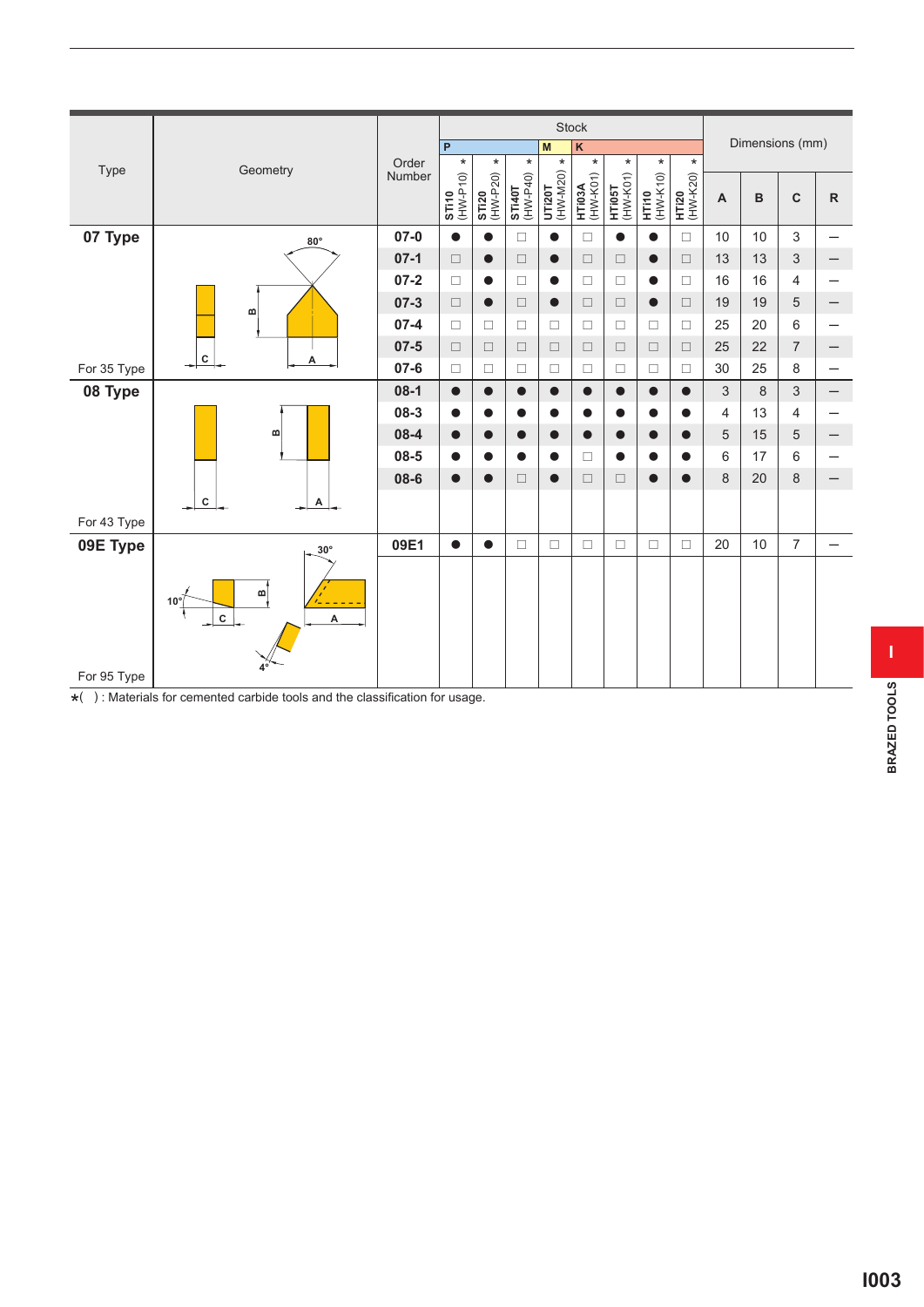



#### **LRB SERIES**

|               |            | <b>Stock</b>     |             | Dimensions (mm) |     |  |  |  |  |  |  |
|---------------|------------|------------------|-------------|-----------------|-----|--|--|--|--|--|--|
| Order Number  | $\Xi$<br>I | TF <sub>15</sub> | <b>MF10</b> | D               |     |  |  |  |  |  |  |
| <b>LRB030</b> |            |                  |             | 3               | 330 |  |  |  |  |  |  |
| <b>LRB040</b> |            |                  |             | 4               | 330 |  |  |  |  |  |  |
| <b>LRB050</b> |            |                  |             | 5               | 330 |  |  |  |  |  |  |
| <b>LRB060</b> |            |                  |             | 6               | 330 |  |  |  |  |  |  |
| <b>LRB070</b> |            |                  |             |                 | 330 |  |  |  |  |  |  |
| <b>LRB080</b> |            |                  |             | 8               | 330 |  |  |  |  |  |  |
| <b>LRB100</b> |            |                  |             | 10              | 330 |  |  |  |  |  |  |
| <b>LRB120</b> |            |                  |             | 12              | 330 |  |  |  |  |  |  |

| <b>Stock</b>   | Dimensions (mm) | Symbol | Dimensions (mm) | Tolerance (mm)   |
|----------------|-----------------|--------|-----------------|------------------|
| ≧∣ ຜ∣ <u>9</u> |                 |        | $3 - 8$         | $+0.5$<br>$+0.3$ |
| ۱u∟            |                 |        | $10 - 12$       | $+0.6$<br>$+0.3$ |

| Symbol | Dimensions (mm) | Tolerance (mm) | Bend (mm) |
|--------|-----------------|----------------|-----------|
|        | 330             | $+10$          | 0.3       |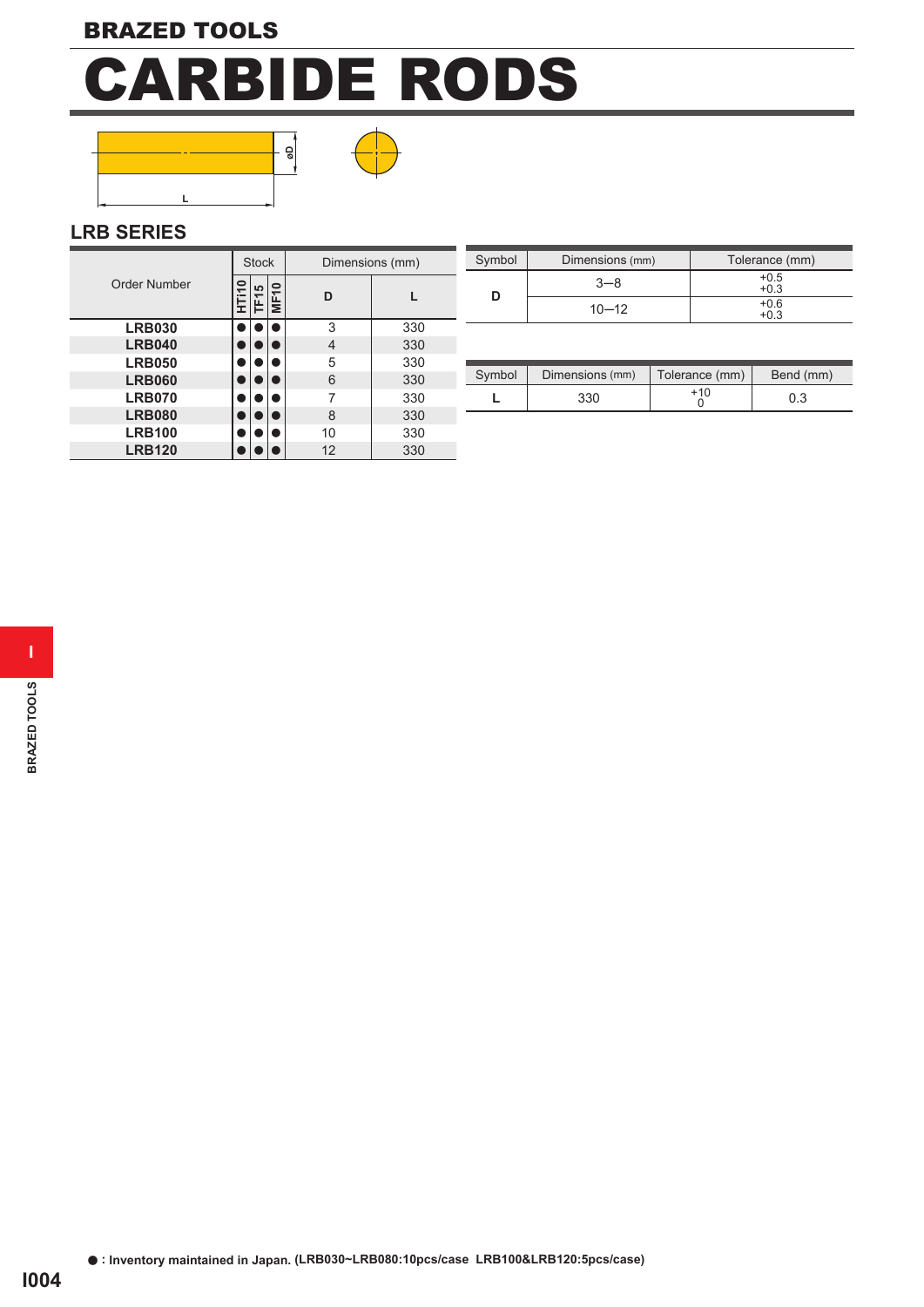### **BRAZED TOOL HOLDERS**

|                                    |                      |                         | <b>Stock</b>           |                        |           |               | Dimensions (mm) |             |              |          |          |            |                          |          |                  |                           |                              |                    |
|------------------------------------|----------------------|-------------------------|------------------------|------------------------|-----------|---------------|-----------------|-------------|--------------|----------|----------|------------|--------------------------|----------|------------------|---------------------------|------------------------------|--------------------|
|                                    |                      |                         | P                      |                        |           | M             | K               |             |              |          |          |            |                          |          |                  |                           |                              |                    |
| Geometry                           | Order<br>Number      | R/L                     |                        |                        |           |               |                 |             |              |          |          | Shank      |                          | Carbide  |                  |                           |                              | Blank No.          |
|                                    |                      |                         | ST110                  | <b>STI20</b>           | ST140T    | <b>UT120T</b> | HTi05T          | <b>HT10</b> | <b>HTI20</b> | W        | н        | Г          | E                        | A        | B                | C                         | $\mathsf{R}$                 |                    |
|                                    |                      |                         |                        |                        |           |               |                 |             |              |          |          |            |                          |          |                  |                           |                              |                    |
| 31 Type(Right Hand)                | $31 - 0$             | $\overline{\mathsf{R}}$ |                        | $\bullet$              |           | $\bullet$     |                 |             |              | 10       | 10       | 80         | 2.7                      | 10       | 6                | $\,$ 3 $\,$               | 0.3                          | $01 - 0$           |
| 32 Type(Left Hand)                 | $32 - 0$             | L                       |                        | $\bullet$              |           |               |                 |             |              | 10       | 10       | 80         | 2.7                      | 10       | 6                | $\ensuremath{\mathsf{3}}$ | 0.3                          | $01 - 0$           |
| 6°<br>г                            | $31 - 1$             | ${\sf R}$               |                        | $\bullet$              |           | $\bullet$     |                 |             |              | 13       | 13       | 100        | 4                        | 13       | 9                | 3                         | 0.5                          | $01 - 1$           |
| $15^\circ$                         | $32 - 1$             | L                       |                        | $\bullet$              |           | $\bullet$     |                 | $\bullet$   |              | 13       | 13       | 100        | $\overline{4}$           | 13       | 9                | 3                         | 0.5                          | $01 - 1$           |
| в<br>ш                             | $31 - 2$             | ${\sf R}$               |                        | $\bullet$              |           | $\bullet$     |                 | O           |              | 16       | 16       | 120        | 4.5                      | 16       | 11               | $\overline{4}$            | 0.5                          | $01 - 2$           |
| ₿<br>R<br>A                        | $32 - 2$             | L                       |                        | $\bullet$              |           | $\bullet$     |                 |             |              | 16       | 16       | 120        | 4.5                      | 16       | 11               | $\overline{\mathcal{L}}$  | 0.5                          | $01 - 2$           |
| $15^{\circ}$                       | $31 - 3$             | ${\sf R}$               | $\bullet$              |                        |           | e             |                 |             |              | 19       | 19       | 140        | 5.5                      | 19       | 13               | 5                         | 0.5                          | $01 - 3$           |
| Н                                  | $32 - 3$             | L                       |                        | $\bullet$              |           | $\bullet$     |                 |             |              | 19       | 19       | 140        | 5.5                      | 19       | 13               | 5                         | 0.5                          | $01 - 3$           |
| $6^\circ$                          | $31 - 4$             | ${\sf R}$               | $\bullet$              | $\bullet$              |           | $\bullet$     |                 |             |              | 25       | 25       | 160        | 6.5                      | 22       | 15               | 6                         | $\mathbf{1}$                 | $01 - 4$           |
| Right hand tool holder shown.      | $32 - 4$             | L                       |                        | $\bullet$              |           |               |                 |             |              | 25       | 25       | 160        | 6.5                      | 22       | 15               | $6\phantom{1}6$           | $\mathbf{1}$                 | $01 - 4$           |
| 33 Type(Right Hand)                | $33-0$               | $\mathsf{R}$            | $\bullet$              | $\bullet$              |           | a             |                 |             | $\bullet$    | 10       | 10       | 80         | $\equiv$                 | 10       | 6                | 3                         | 0.3                          | $04 - 0$           |
| 34 Type(Left Hand)                 | $34 - 0$             | L                       | $\bullet$              | $\bullet$              |           |               |                 |             |              | 10       | 10       | 80         | $\overline{\phantom{0}}$ | 10       | 6                | 3                         | 0.3                          | $04 - 0$           |
|                                    | $33 - 1$             | $\mathsf{R}$            | $\bullet$              | $\bullet$              |           |               |                 |             |              | 13       | 13       | 100        | $\overline{4}$           | 13       | 9                | 3                         | 0.5                          | $04-1$             |
| L<br>$6^{\circ}$<br>$8^{\circ}$    | $34-1$               | L                       | $\bullet$              | $\bullet$              |           | $\bullet$     |                 |             |              | 13       | 13       | 100        | $\overline{4}$           | 13       | $\boldsymbol{9}$ | $\sqrt{3}$                | 0.5                          | $04-1$             |
|                                    | $33 - 2$             | R                       | $\bullet$              | $\bullet$              |           |               |                 |             |              | 16       | 16       | 120        | 4                        | 16       | 11               | $\overline{\mathcal{A}}$  | 0.5                          | $04 - 2$           |
|                                    | $34 - 2$             | L                       | $\bullet$              | $\bullet$              |           | $\bullet$     |                 |             |              | 16       | 16       | 120        | $\overline{4}$           | 16       | 11               | $\overline{4}$            | 0.5                          | $04 - 2$           |
| ≥<br>B                             | $33 - 3$             | ${\sf R}$               | $\bullet$              | $\bullet$              |           |               |                 |             |              | 19       | 19       | 140        | 5                        | 19       | 13               | 5                         | 0.5                          | $04-3$             |
| Е<br>Α<br>C<br>н                   | $34 - 3$<br>$33 - 4$ | L<br>$\mathsf{R}$       | $\bullet$              | $\bullet$              |           |               |                 |             |              | 19       | 19<br>25 | 140<br>160 | 5<br>5                   | 19<br>22 | 13<br>15         | 5                         | 0.5                          | $04-3$<br>$04 - 4$ |
|                                    | $34 - 4$             | L                       | $\bullet$<br>$\bullet$ | $\bullet$<br>$\bullet$ | $\bullet$ |               |                 |             | $\bullet$    | 25<br>25 | 25       | 160        | 5                        | 22       | 15               | 6<br>6                    | $\mathbf{1}$<br>$\mathbf{1}$ | $04 - 4$           |
| 33, 34-0                           | $33 - 5$             | $\mathsf{R}$            |                        | $\bullet$              |           |               |                 |             |              | 25       | 30       | 180        | 6                        | 25       | 17               | $\overline{7}$            | $\mathbf{1}$                 | $04 - 5$           |
|                                    | $34 - 5$             | L                       |                        | $\bullet$              |           |               |                 |             |              | 25       | 30       | 180        | $\,6$                    | 25       | 17               | $\overline{7}$            | $\mathbf{1}$                 | $04 - 5$           |
|                                    | $33 - 6$             | ${\sf R}$               |                        | $\bullet$              |           | $\bullet$     |                 |             |              | 30       | 35       | 200        | 6                        | 30       | 20               | 8                         | $\mathbf{1}$                 | $04 - 6$           |
| Right hand tool holder shown.      | $34 - 6$             | L                       |                        | $\bullet$              |           |               |                 |             |              | 30       | 35       | 200        | 6                        | 30       | 20               | 8                         | $\mathbf{1}$                 | $04 - 6$           |
| 35 Type                            | $35 - 0$             |                         | $\bullet$              | $\bullet$              |           | O             |                 |             |              | 10       | 10       | 80         | $\equiv$                 | 10       | 10               | 3                         | 0.3                          | $07 - 0$           |
|                                    | $35-1$               |                         | $\bullet$              |                        |           |               |                 |             |              | 13       | 13       | 100        |                          | 13       | 13               | 3                         | 0.5                          | $07-1$             |
| R<br>$\mathbf{I}$                  | $35 - 2$             |                         | $\bullet$              | $\bullet$              |           |               |                 |             |              | 16       | 16       | 120        |                          | 16       | 16               | $\overline{\mathcal{A}}$  |                              | $0.5$ 07-2         |
| $^{\circ}$<br>≥                    | $35 - 3$             |                         |                        |                        |           |               |                 |             |              | 19       | 19       | 140        | —                        | 19       | 19               | $\sqrt{5}$                |                              | $0.5$ 07-3         |
|                                    | $35 - 4$             |                         |                        | 0                      |           |               |                 |             |              | 25       | 25       | 160        | $\overline{\phantom{m}}$ | 25       | 20               | $\,6\,$                   | $\mathbf{1}$                 | $07 - 4$           |
|                                    |                      |                         |                        |                        |           |               |                 |             |              |          |          |            |                          |          |                  |                           |                              |                    |
| в                                  |                      |                         |                        |                        |           |               |                 |             |              |          |          |            |                          |          |                  |                           |                              |                    |
| Double Sided<br>Relief<br><b>I</b> |                      |                         |                        |                        |           |               |                 |             |              |          |          |            |                          |          |                  |                           |                              |                    |
|                                    |                      |                         |                        |                        |           |               |                 |             |              |          |          |            |                          |          |                  |                           |                              |                    |
| 36 Type                            | $36 - 0$             |                         | $\bullet$              | $\bullet$              |           |               |                 |             | $\bullet$    | 10       | 10       | 80         | $\qquad \qquad -$        | 10       | 10               | $\sqrt{3}$                | $\overline{2}$               | $06-0$             |
|                                    | $36-1$               |                         |                        |                        |           |               |                 |             |              | $13$     | 13       | 100        | $\qquad \qquad -$        | $13$     | 13               | $\ensuremath{\mathsf{3}}$ | 2.5                          | $06-1$             |
|                                    | $36 - 2$             |                         | 0                      |                        |           |               |                 |             |              | 16       | 16       | 120        | $\overline{\phantom{0}}$ | 16       | 16               | $\overline{4}$            | 3                            | $06 - 2$           |
| $\geq$                             | $36 - 3$             |                         | $\bullet$              | $\bullet$              |           |               |                 |             |              | 19       | 19       | 140        | —                        | 19       | 19               | $\sqrt{5}$                | 4                            | $06-3$             |
|                                    | $36 - 4$             |                         | $\bullet$              | 0                      |           |               |                 |             |              | 25       | 25       | 160        | $\overline{\phantom{0}}$ | 22       | 22               | 6                         | 4                            | $06-4$             |
| в                                  | $36 - 5$             |                         |                        | $\bullet$              |           |               |                 | $\bullet$   |              | 25       | 30       | 180        | $\qquad \qquad -$        | 25       | 25               | $\boldsymbol{7}$          | 5                            | $06 - 5$           |
| Double Sided<br>Relief             | $36 - 6$             |                         |                        | 0                      |           |               |                 |             |              | $30\,$   | 35       | 200        | $\qquad \qquad -$        | 30       | $30\,$           | 8                         | 6                            | 06-6               |
| $6^{\circ}$ $\pm$                  |                      |                         |                        |                        |           |               |                 |             |              |          |          |            |                          |          |                  |                           |                              |                    |
|                                    |                      |                         |                        |                        |           |               |                 |             |              |          |          |            |                          |          |                  |                           |                              |                    |
|                                    |                      |                         |                        |                        |           |               |                 |             |              |          |          |            |                          |          |                  |                           |                              |                    |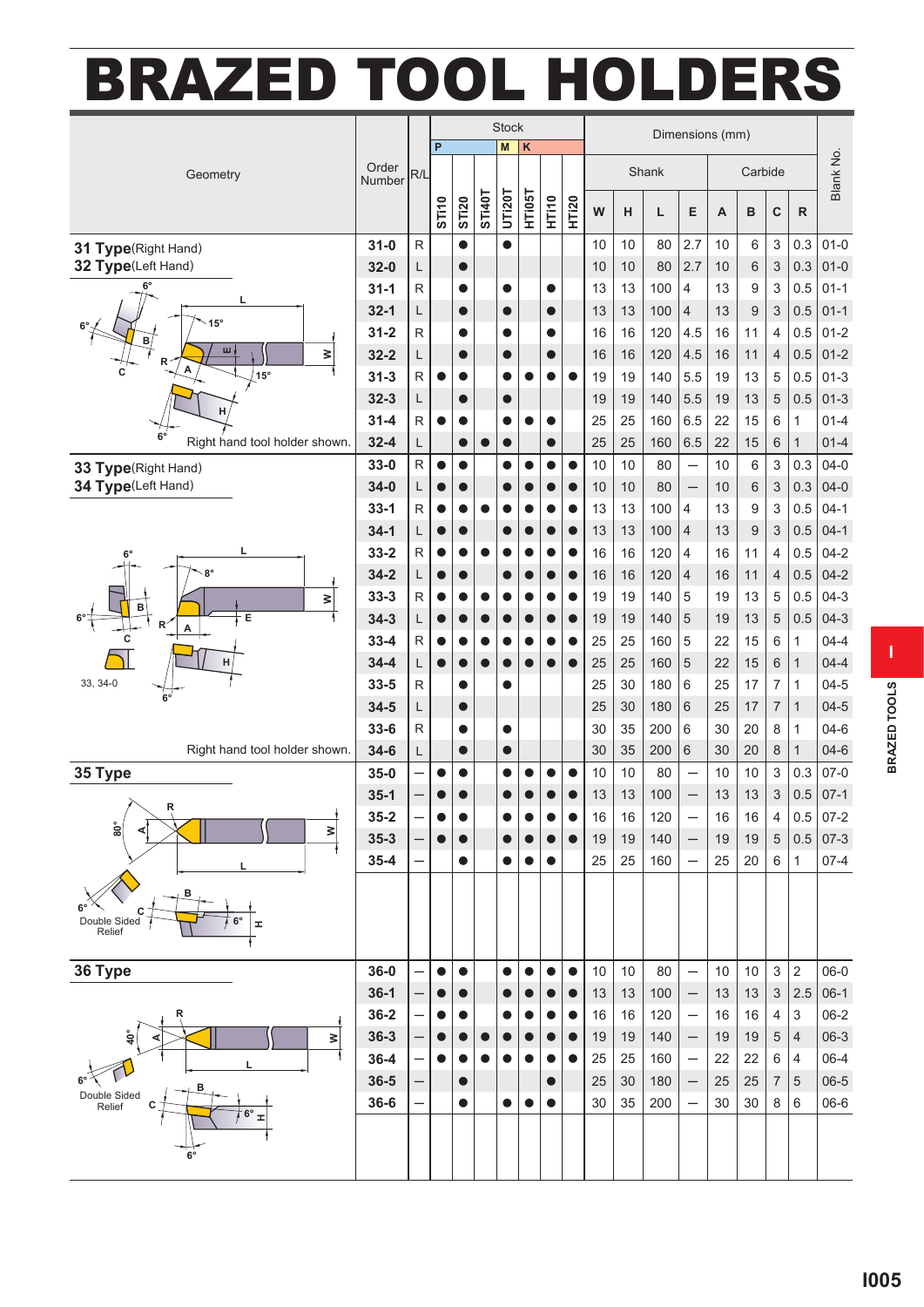#### **BRAZED TOOLS**

## **BRAZED TOOL HOLDERS**

|                                                 |                 |                          | <b>Stock</b> |                        |               |           |           |             | Dimensions (mm) |    |    |       |                |                |                                                      |                |                          |           |  |
|-------------------------------------------------|-----------------|--------------------------|--------------|------------------------|---------------|-----------|-----------|-------------|-----------------|----|----|-------|----------------|----------------|------------------------------------------------------|----------------|--------------------------|-----------|--|
|                                                 |                 |                          | P            |                        |               | M         | K         |             |                 |    |    |       |                |                |                                                      |                |                          |           |  |
| Geometry                                        | Order<br>Number | R/L                      |              |                        |               |           |           |             |                 |    |    | Shank |                |                | Carbide                                              |                |                          | Blank No. |  |
|                                                 |                 |                          | <b>STI10</b> | <b>STI20</b>           | <b>ST140T</b> | UTi20T    | HT105T    | <b>HT10</b> | <b>HTI20</b>    | W  | н  | L     | Е              | $\overline{A}$ | B                                                    | $\mathbf C$    | $\mathsf{R}$             |           |  |
|                                                 | $37-1$          | $\overline{R}$           | $\bullet$    | $\bullet$              |               | ●         |           | $\bullet$   |                 | 13 | 13 | 100   |                | 12             |                                                      |                | 0.5                      | $03-1$    |  |
| 37 Type(Right Hand)<br>38 Type(Left Hand)       | $38-1$          | L                        |              | $\bullet$              |               |           |           | $\bullet$   |                 | 13 | 13 | 100   | 5<br>5         | 12             | $\overline{\phantom{0}}$                             | 3<br>3         | 0.5                      | $03-1$    |  |
|                                                 | $37 - 2$        | ${\sf R}$                | $\bullet$    | $\bullet$              |               | ●         |           | ●           |                 | 16 | 16 | 120   | 6              | 15             | $\qquad \qquad -$<br>$\qquad \qquad -$               | 4              | 0.5                      | $03 - 2$  |  |
| ₿                                               | $38 - 2$        | L                        |              |                        |               | $\bullet$ |           | $\bullet$   |                 | 16 | 16 | 120   | 6              | 15             |                                                      | 4              | 0.5                      | $03-2$    |  |
| ш<br>R                                          | $37 - 3$        | $\mathsf{R}$             | $\bullet$    | $\bullet$<br>$\bullet$ |               | O         |           | ●           |                 | 19 | 19 | 140   | 7              | 18             | $\overline{\phantom{0}}$<br>$\overline{\phantom{0}}$ | 5              | 0.5                      | $03-3$    |  |
| 160°                                            | $38 - 3$        | L                        |              | $\bullet$              |               |           |           |             | $\bullet$       | 19 | 19 | 140   | $\overline{7}$ | 18             | $\qquad \qquad -$                                    | 5              | 0.5                      | $03-3$    |  |
| $60^\circ$                                      | $37 - 4$        | ${\sf R}$                | $\bullet$    | 0                      |               |           |           |             |                 | 25 | 25 | 160   | 10             | 24             |                                                      | 6              | $\mathbf{1}$             | $03-4$    |  |
| Double Sided<br>в<br>н<br>Relief                | $38 - 4$        | L                        |              | $\bullet$              |               |           |           | $\bullet$   |                 | 25 | 25 | 160   | 10             | 24             |                                                      | 6              | $\mathbf{1}$             | $03-4$    |  |
|                                                 |                 |                          |              |                        |               |           |           |             |                 |    |    |       |                |                |                                                      |                |                          |           |  |
| Right hand tool<br>$6^{\circ}$<br>holder shown. |                 |                          |              |                        |               |           |           |             |                 |    |    |       |                |                |                                                      |                |                          |           |  |
| 39 Type(Right Hand)                             | $39-0$          | $\mathsf{R}$             | $\bullet$    | $\bullet$              |               | $\bullet$ |           | $\bullet$   | $\bullet$       | 10 | 10 | 80    | 5              | 10             | 10                                                   | 3              | $\sqrt{2}$               | $06-0$    |  |
| 40 Type(Left Hand)                              | $40 - 0$        | L                        |              | $\bullet$              |               |           |           |             |                 | 10 | 10 | 80    | 5              | 10             | 10                                                   | 3              | $\overline{2}$           | $06-0$    |  |
| L                                               | $39-1$          | ${\sf R}$                | $\bullet$    | $\bullet$              |               |           |           |             |                 | 13 | 13 | 100   | 7              | 13             | 13                                                   | 3              | 2.5                      | $06-1$    |  |
| ≥                                               | $40 - 1$        | L                        | $\bullet$    | $\bullet$              |               |           |           |             | $\bullet$       | 13 | 13 | 100   | $\overline{7}$ | 13             | 13                                                   | $\sqrt{3}$     | 2.5                      | $06-1$    |  |
| ш                                               | $39 - 2$        | $\mathsf{R}$             | $\bullet$    | $\bullet$              |               |           |           |             |                 | 16 | 16 | 120   | 10             | 16             | 16                                                   | 4              | 3                        | $06 - 2$  |  |
| R<br>150°<br>B                                  | $40 - 2$        | L                        | $\bullet$    | $\bullet$              |               | $\bullet$ |           |             | $\bullet$       | 16 | 16 | 120   | 10             | 16             | 16                                                   | $\overline{4}$ | 3                        | $06 - 2$  |  |
|                                                 | $39-3$          | $\overline{\mathsf{R}}$  | $\bullet$    | $\bullet$              |               |           |           | 0           | $\bullet$       | 19 | 19 | 140   | 12             | 19             | 19                                                   | 5              | $\overline{4}$           | $06-3$    |  |
| 40'                                             | $40 - 3$        | L                        | $\bullet$    | $\bullet$              |               |           |           |             |                 | 19 | 19 | 140   | 12             | 19             | 19                                                   | 5              | $\overline{4}$           | $06-3$    |  |
| C<br>Double Sided                               | $39 - 4$        | $\mathsf{R}$             | $\bullet$    | $\bullet$              |               | e         |           |             | $\bullet$       | 25 | 25 | 160   | 13             | 22             | 22                                                   | 6              | 4                        | $06-4$    |  |
| Relief<br>Right hand tool holder shown.         | $40 - 4$        | L                        |              | $\bullet$              |               |           |           | $\bullet$   | $\bullet$       | 25 | 25 | 160   | 13             | 22             | 22                                                   | 6              | $\overline{4}$           | $06 - 4$  |  |
| 41 Type(Right Hand)                             | $41 - 0$        | $\mathsf{R}$             |              | $\bullet$              |               | $\bullet$ |           |             |                 | 10 | 10 | 80    | 6              | 10             | 6                                                    | $\,$ 3 $\,$    | 0.3                      | $02 - 0$  |  |
| 42 Type(Left Hand)                              | $41 - 1$        | ${\sf R}$                | $\bullet$    | $\bullet$              |               | $\bullet$ |           | $\bullet$   | $\bullet$       | 13 | 13 | 100   | $\overline{7}$ | 13             | 9                                                    | $\sqrt{3}$     | 0.5                      | $02-1$    |  |
|                                                 | $42 - 1$        | Г                        |              | $\bullet$              |               |           |           | $\bullet$   |                 | 13 | 13 | 100   | $\overline{7}$ | 13             | $9\,$                                                | 3              | 0.5                      | $02 - 1$  |  |
| $45^\circ$<br>≷                                 | $41 - 2$        | ${\sf R}$                | $\bullet$    | $\bullet$              |               |           |           | $\bullet$   |                 | 16 | 16 | 120   | 10             | 16             | 11                                                   | 4              | 0.5                      | $02 - 2$  |  |
| R<br>ш                                          | $42 - 2$        | Г                        |              | $\bullet$              |               |           |           | O           |                 | 16 | 16 | 120   | 10             | 16             | 11                                                   | 4              | 0.5                      | $02 - 2$  |  |
| А<br>$135^\circ$                                | $41 - 3$        | R                        | $\bullet$    |                        |               |           |           |             |                 | 19 | 19 | 140   | 12             | 19             | 13                                                   | 5              | 0.5                      | $02-3$    |  |
| R<br>$6^{\circ}$                                | $42 - 3$        | L                        | $\bullet$    | $\bullet$              |               | $\bullet$ |           | $\bullet$   |                 | 19 | 19 | 140   | 12             | 19             | 13                                                   | 5              | 0.5                      | $02-3$    |  |
|                                                 | $41 - 4$        | $\mathsf R$              | $\bullet$    |                        |               |           |           |             |                 | 25 | 25 | 160   | 13             | 22             | 15                                                   | $\,6\,$        | $\mathbf{1}$             | $02 - 4$  |  |
|                                                 | $42 - 4$        | L                        |              | 0                      |               |           |           | 0           |                 | 25 | 25 | 160   | 13             | 22             | 15                                                   | 6              | $\mathbf{1}$             | $02 - 4$  |  |
| Right hand tool holder shown.                   |                 |                          |              |                        |               |           |           |             |                 |    |    |       |                |                |                                                      |                |                          |           |  |
| 43 Type                                         | $43 - 1$        |                          | $\bullet$    | $\bullet$              |               | ●         | $\bullet$ | $\bullet$   | $\bullet$       | 10 | 16 | 100   | 13             | $\mathfrak{S}$ | $\,8\,$                                              | $\sqrt{3}$     | $\qquad \qquad -$        | $08-1$    |  |
|                                                 | $43 - 2$        |                          | $\bullet$    |                        |               |           |           |             |                 | 13 | 19 | 120   | 16             | $\mathsf 3$    | $\,8\,$                                              | $\sqrt{3}$     | $\qquad \qquad -$        | $08-1$    |  |
|                                                 | $43 - 3$        |                          | $\bullet$    | $\bullet$              |               |           |           |             | $\bullet$       | 16 | 22 | 140   | 20             | 4              | 13                                                   | 4              | $\overline{\phantom{0}}$ | $08-3$    |  |
|                                                 | $43 - 4$        |                          | $\bullet$    |                        |               |           |           | $\bullet$   | $\bullet$       | 19 | 25 | 160   | 25             | $\sqrt{5}$     | 15                                                   | 5              |                          | $08 - 4$  |  |
| $\frac{1}{2}$<br>$\geq$<br>⋖                    | $43 - 5$        | $\overline{\phantom{0}}$ |              | $\bullet$              |               | 0         |           |             |                 | 22 | 32 | 180   | 30             | 6              | 17                                                   | $6\,$          | $\qquad \qquad -$        | $08 - 5$  |  |
| $z^*$                                           |                 |                          |              |                        |               |           |           |             |                 |    |    |       |                |                |                                                      |                |                          |           |  |
| Е<br>в                                          |                 |                          |              |                        |               |           |           |             |                 |    |    |       |                |                |                                                      |                |                          |           |  |
| сı                                              |                 |                          |              |                        |               |           |           |             |                 |    |    |       |                |                |                                                      |                |                          |           |  |
| <b>I</b><br>$6^{\circ}$                         |                 |                          |              |                        |               |           |           |             |                 |    |    |       |                |                |                                                      |                |                          |           |  |
| $6^{\circ}$                                     |                 |                          |              |                        |               |           |           |             |                 |    |    |       |                |                |                                                      |                |                          |           |  |
|                                                 |                 |                          |              |                        |               |           |           |             |                 |    |    |       |                |                |                                                      |                |                          |           |  |
|                                                 |                 |                          |              |                        |               |           |           |             |                 |    |    |       |                |                |                                                      |                |                          |           |  |
|                                                 |                 |                          |              |                        |               |           |           |             |                 |    |    |       |                |                |                                                      |                |                          |           |  |